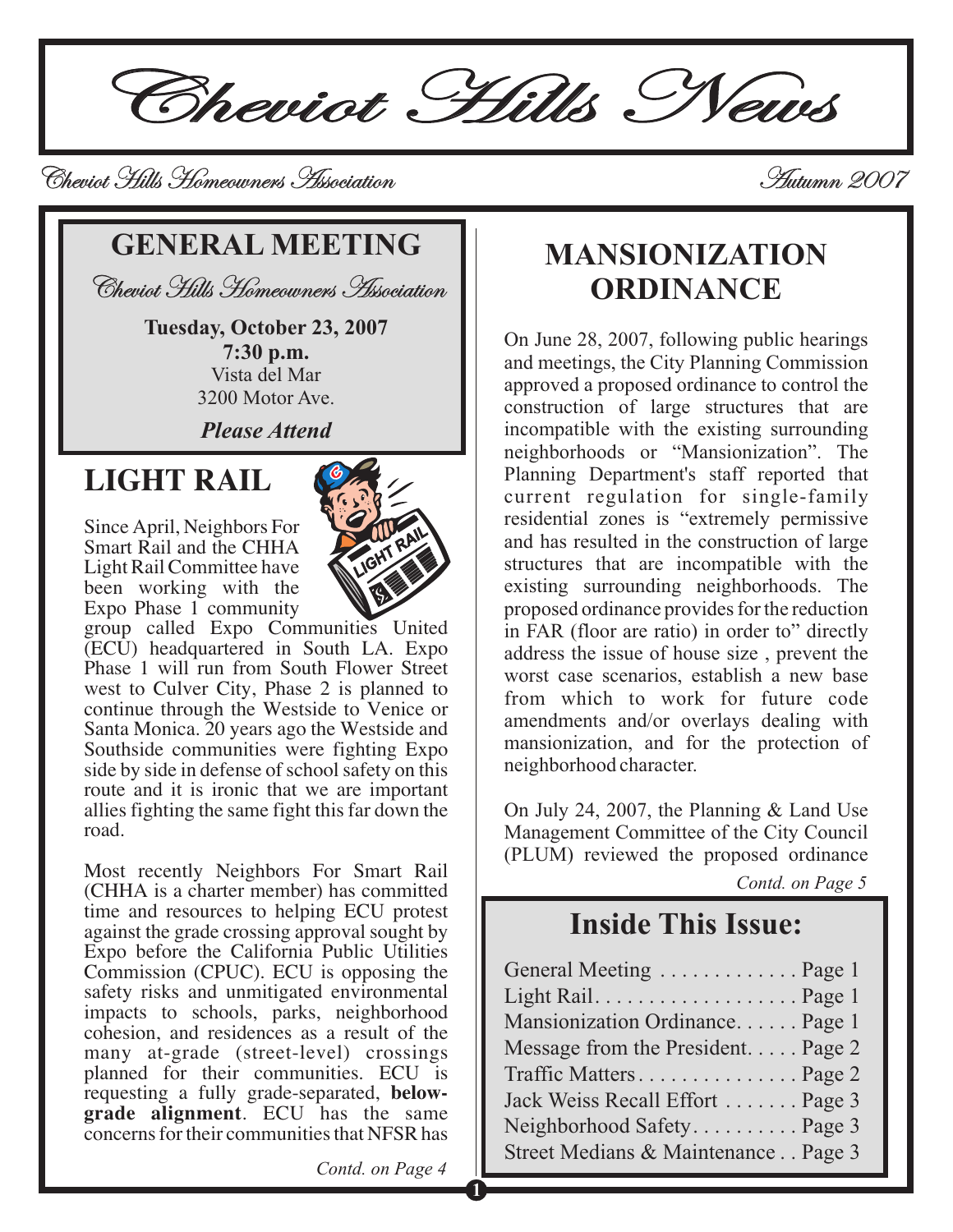# **MESSAGE FROM THE PRESIDENT**



On October 23, 2007, at 7:30 pm at Vista del Mar, the CHHA will hold a General Meeting. This is NOT an election meeting. We will have a speaker (probably from the LAPD), and we will discuss options for paying a security service to patrol the neighborhood. Please come and let us know what you think (and whether you would favor a dues increase to pay for patrol service).

We now have gathered 450 of your email addresses, which helps us communicate with many of you much more cheaply and efficiently. However, our email service tells us that typically only 150 of the 450 emails we send are opened. This probably means that many of our emails are being intercepted by spam filters. To see if this is happening to you, and what to do about it, please contact our tech-savvy neighbor and CHHA website webmaster Mitch Griner, who can be reached at website@cheviothills.org.

Your volunteer Board has been very actively involved in the issues that concern Cheviot Hills most. Here are some updates:

— Light Rail: The MTA intends to publish a list of its project priorities this Fall. In light of proposed State budget cuts, the Expo Line's rank on this list will be a strong indicator of how quickly the Expo Authority will be moving on the project. In other news, the Expo Authority has bowed to popular demand and agreed to study a prospective route that would run from Robertson along Venice all the way to the ocean. What remains to be seen is whether the will of the people and common sense can prevail over (a) the City of Santa Monica's political muscle; and (b) the MTA's stubborn insistence upon building rail as dangerously, disruptively, and cheaply as possible.

— McMansions: The City is considering an ordinance aimed at curbing McMansionization. See the article by our Neighborhood Preservation Committee Chair Steve Moyer in this issue.

— Landscaped Medians: It has taken far longer than it ever should have, but finally we are seeing some vegetation in the medians on Manning and Motor Avenue. Now, we'd like to see some trees, and monuments on Motor letting people know they are entering a residential community.

— The City has engaged an architecture and design firm to study and design models of a new vision for Century City. Think "sustainable", mass transit (access to the planned Wilshire Subway) and pedestrian friendly. Contact the Council's Office for more details.

Finally, if you have not paid your \$35 membership dues for 2007, please send them in with the enclosed envelope, provide us with changes to email addresses and give us your feedback in the space provided.

Kevin Hughes *President Cheviot Hills Homeowners Association*



## **Cheviot Hills Traffic Matters**

The continuing traffic pressure imposed on our community and adjoining neighborhoods by Westside development, in Century City and elsewhere, has kept the CHHA involved in a number of issues on an ongoing basis. Here is a list of matters, not comprehensive, that CHHA has spent time dealing with in the last few months. New threats of increasing and unsafe traffic pressure arise regularly and CHHA seeks to address these matters as they arise to best protect our community and its neighbors.

1. The Neighborhood Traffic Management Plan (NTMP) to calm traffic through Cheviot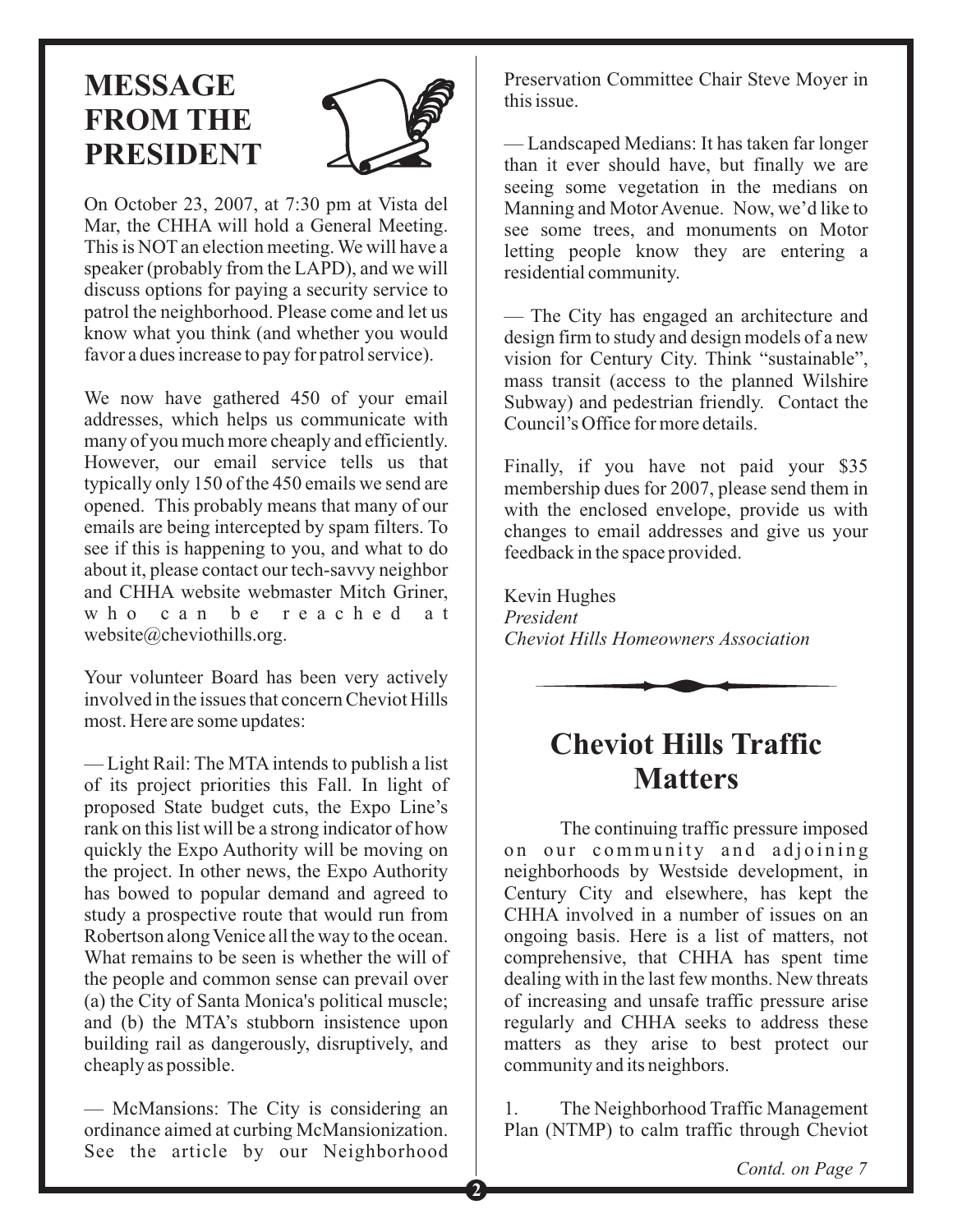## **Jack Weiss Recall Effort**

A group of residents of Council District 5 has initiated an effort to recall councilmember Jack Weiss. Due to its charter CHHA is not allowed to take a position on this issue.

## **NEIGHBORHOOD SAFETY**

Cheviot Hills remains one of the safer neighborhoods in Los Angeles; however, we are not immune to crime. Our Community has been targeted by "smash and dash" criminals, who break into cars by smashing windows and removing property. Laptop computers, briefcases/purses, cell phones, and ipods are frequent targets - please do not leave valuable items visible in your car. Unfortunately, there have also been a number of home burglaries in Cheviot Hills.

If you see suspicious activity, please contact the LAPD. If you are the victim of crime, please complete a police report. The level of police presence in Cheviot Hills is based solely on our neighborhood crime statistics and we must keep our LAPD officers informed.

If you would like to receive information on neighborhood safety, including LAPD crime reports and community safety events, please sign up for the Cheviot Hills Crime Blog. Please email crime@cheviothills.org to be placed on the distribution list.

# **Street Medians & Maintenance**

With almost all the Cheviot Hills traffic mitigations in place, a big remaining question is how the landscaping along the raised medians will be maintained. The original agreement with Century City developer Trammell Crowe called for TC to pay for the mitigations and maintenance for one year only.

The LA City Council has very recently passed a motion, introduced by our Councilman, Jack Weiss, for the city to fund and complete all our mitigations.

The Board of the Cheviot Hills HomeownersAssociation believes the city should assume the duty of maintaining these medians, and we'd like to organize our homeowners in a campaign to elicit councilman Weiss'support.

We suggest Cheviot Hills homeowners call or email Jack Weiss'office and ask our councilman to resolve this issue with the city.And thank him for insuring that all our mitigations are implemented.

Phone: (310) 289-0353 Fax: (310) 289-0365 E-Mail: councilmember.weiss@lacity.org



Mark Roggenkamp *Neighborhood Safety Chair*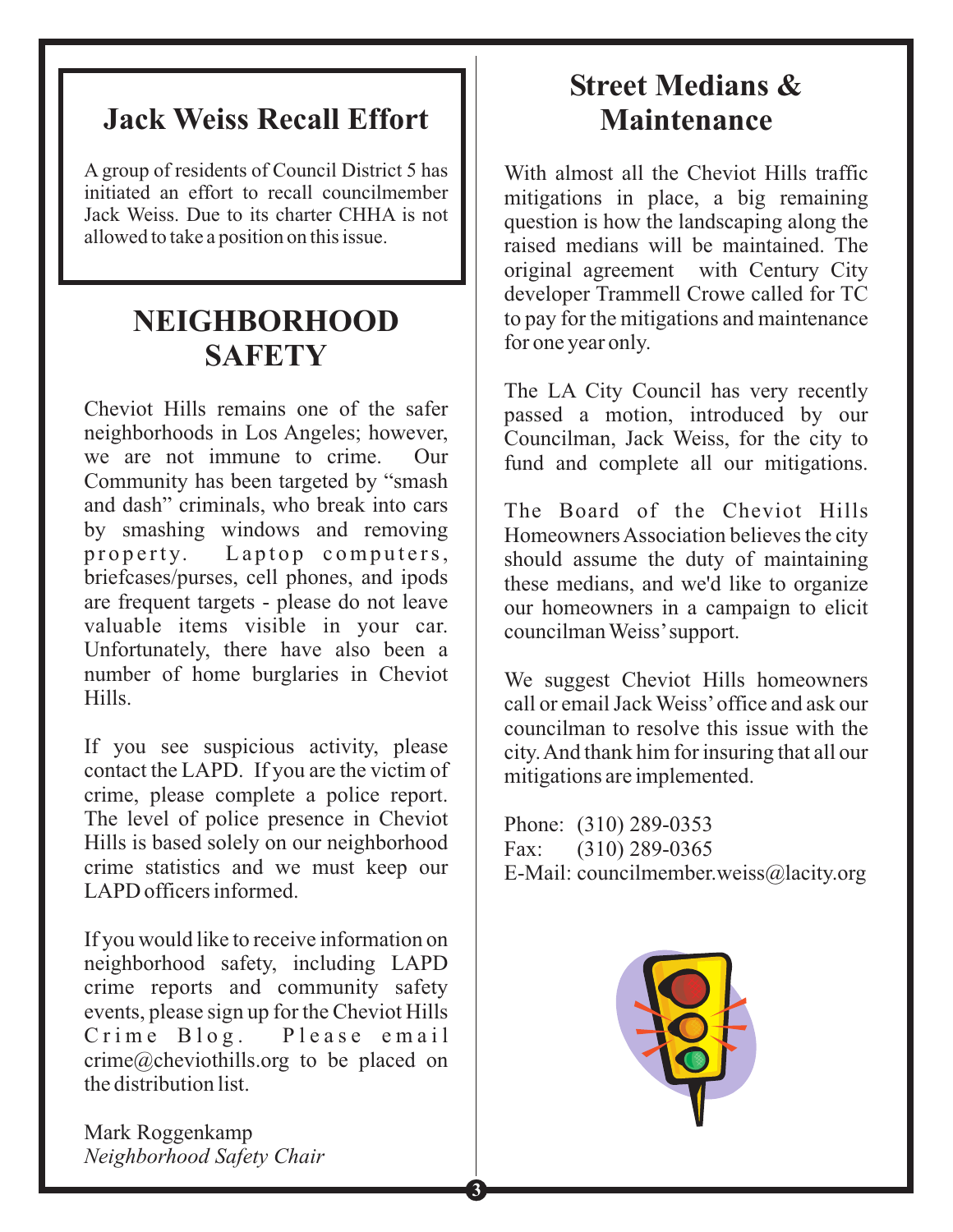#### *Light Rail Contd. from Page 1*

for ours. The Expo Authority's response to the protests so far has been (paraphrased), "There is no money for grade separation, and, oh, yeah, this is safe enough for government work."

This has been a lengthy, time consuming process that can be best characterized as a "David and Goliath" effort pitting a transit savvy, grass roots activist group against the combined might of MTA ( and a hearty welcome to its new chair, **Santa Monica** Councilwoman Pam O'Connor!); Expo and their lawyers ("we're just following orders..."); the County Board of Supervisors (starring **Zev** and Yvonne), and local politicians who are tripping over themselves to fight for a coveted position on the fence (anyone seen **Jack**?).

The CPUC is the state agency charged with rail crossing safety and it is they who rule on the need for **grade separations when safety is at** issue. Expo currently has 27 crossing applications pending and ECU is protesting them all at this point as the "domino effect" dictates that the configuration of any one crossing will likely affect the design of those adjacent. The CPUC is looking at the entire line as a corridor (though jurisdiction is limited to crossing safety), and so will not approve any application until the protest procedures are exhausted.

What does all of this have to do with the CHHA? The experience we gain working on Phase 1 will serve well on Phase 2. Through requests made by NFSR pursuant to the Public Records Act, and Discovery Rights of the CPUC proceedings, we have been able to get scores of documents which provide a three-dimensional view of the Expo project and the fuzzy thinking behind it. This material along with meetings and communication with the US Department of Transportation, Federal Transit Administration, and the Federal Railway Administration, among others, provide ECU and neighbors (for smart rail...) with support . With the huge **against at-grade crossings** sums of tax payer money on the line, all the transportation dreams sold by Expo advocacy groups, and the tremendous political leverage brought to bear to ram this project through, we all thought we might uncover some important, weighty, transportation imperative underlying this project that would stop us in our tracks. The

gut check wasn't necessary. When you **balance** all of the issues against public safety there is not enough lipstick in the world to gussy up this pig!

In all of the planning and design of this line Expo has never had any intention to build this project anywhere but at-grade. Though MTA/Expo will tell you that there is no money for grade separation, it is because **none was** seriously sought. Sloppy planning in the early stages caused Phase 1 to lose out on Federal New Starts Funds, twice. Further, it was Expo's choice not to accept federal help in redesigning the project to qualify for matching funds. Those funds would have required federal standards and oversight on the project, which would have benefited the LA public but ham-strung Expo.

Thoughts to ponder:

• Expo admits that **grade separation is safest** but saw no need to pursue the funding to build it that way on Phase 1.

• Expo is respecting Culver City's City Council resolution **not to allow at-grade** crossings anywhere in Culver City but turns a deaf ear to Los Angeles communities who want grade separation, calling them NIMBY's. Why the double standard?

• Without grade separation, for safety reasons, the trains will not run fast enough to encourage ridership. Even some of the transit advocacy folks are starting to flip on this one as they realize the inefficiency of at-grade crossings in a complex urban area with high pedestrian and vehicle volumes.

• Yes, traffic is bad, but the Expo LR **will not** relieve congestion on the I-10 Freeway and north/south surface street traffic congestion and air pollution at train-blocked intersections will be worse if Expo is built at grade.

stories above their community, creating noise, visual blight and privacy issues. Phase 2 doesn't either. Elevated trains are unacceptable. **• Phase 1 doesn't want trains running on an elevated two-lane freeway, 2**

• Current per lane traffic counts at Overland Ave. do not qualify it for grade separation under MTA Grade Crossing Policy guidelines. If they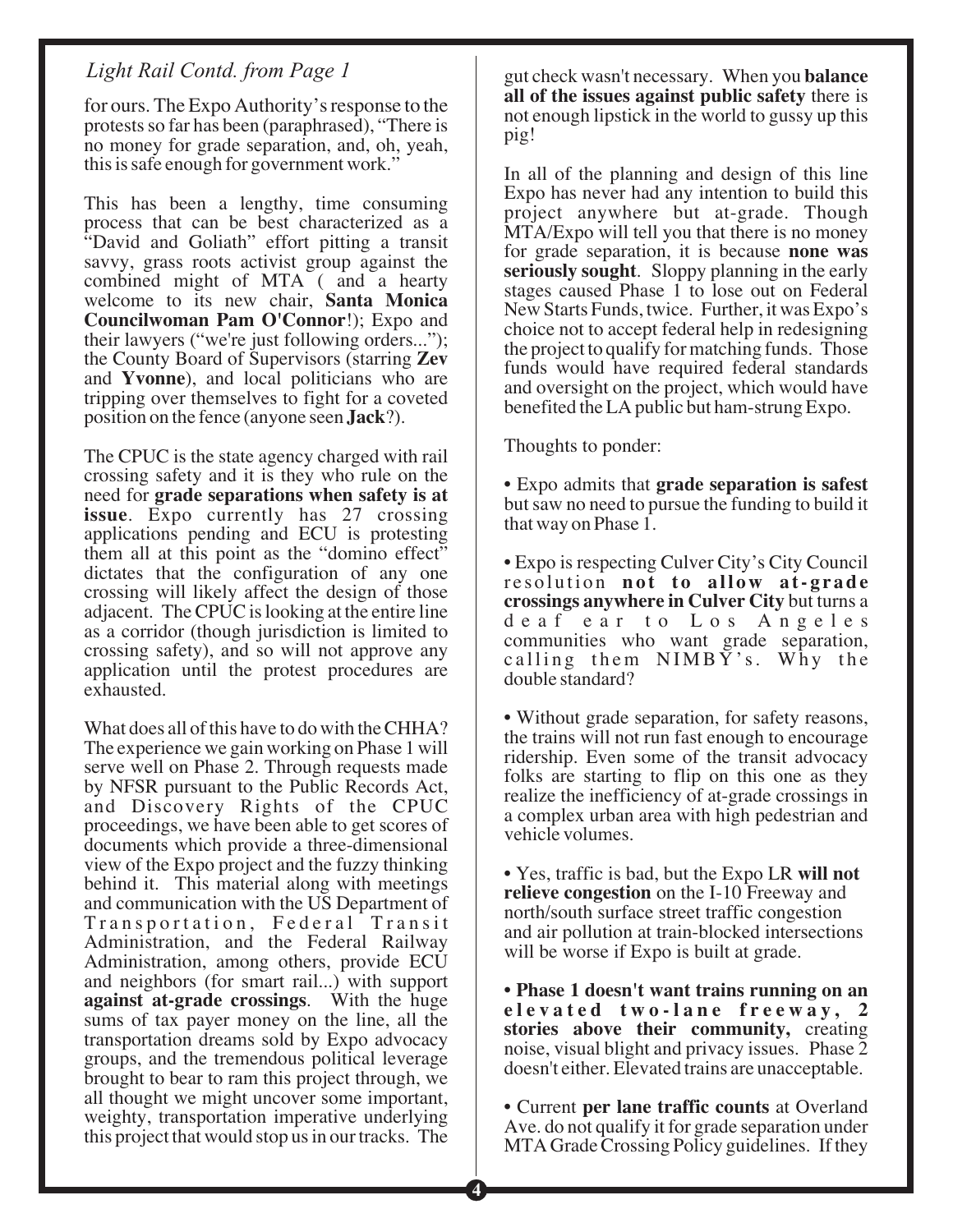widen Overland near the National Blvd. freeway entrance that count will go down even further. What are the real chances that Phase 2 will have a below grade crossing at Overland Avenue? If the other side has it's way there will be no rail under Overland Avenue.

The most important thing we have learned so far is to start your protests early (remember our scoping comments? Well done.), and keep them going loud and long. Los Angeles planning of Expo Phase 1, in fact, it is clear that every effort has been made to obscure the details and intentions of MTA/Expo on that project. We cannot expect the Phase 2 experience will be any different. Public input and acceptance is the standard for transit projects all over the country. It is beyond understanding how this principle has been turned upside down in Los Angeles. MTA/Expo has made their mandate and intentions very clear. **They will not listen unless we make** them listen. NFSR asks for your continued support and your signatures as we fight to have community concerns heard. We also need your generous contributions to help underwrite the costs of our work on your behalf. Currently the CHHA will match members' tax-deductible contributions so your gift goes even further! **communities have been excluded from**

#### **Thank you.**

Colleen Mason-Heller *Light Rail Chair*



#### *Light Rail Contd. from Page 4 Mansionization Contd. from Page 1*

and instructed Planning Department staff to work with the Department of Building & Safety on implementation issues, and to work concurrently with the City Attorney's Office as they review the draft ordinance for form and legality.

On August 23, 2007, Department staff reported, "We are expecting the Baseline Mansionization Ordinance to be revisited by PLUM in September. We don't have a specific date yet, so keep an eye on their agendas starting then." PLUM usually meets every Tuesday. Go to www.lacity.org and click on "City Meeting & Agendas" on the left side of the page to go the full calendar; agendas are typically released on Fridays before the meeting by the City Clerk's Office."

Consequently, we expect that PLUM will review the proposed ordinance sometime in October. We will report the results of the Commission's review. If the Commission recommends City Council approval of the proposed ordinance, we will prepare a report for the CHHAan analysis of its main provisions.

#### Steve Moyer

*Chair- Neighborhood Preservation Committee Member, Board of Directors*

For those interested, details of the amended ordinance follow. This information is also available on our website.

#### CPC-2007-106-CA Attachment II Page 3

This ordinance also prevents the irreversible adverse impacts associated with the new construction and additions at the current 3:1 FAR which result in out-of-scale structures that will otherwise be permitted by-right, and further degrade the quality of life in existing single-family residential neighborhoods. Another reason for the proliferation of out-ofscale structure is the use of Buildable Area to determine maximum development potential on a single-family zoned lot. The proposed solution utilizes the lot area as a base from which FAR is determined, rather than the

*Contd. on Page 6*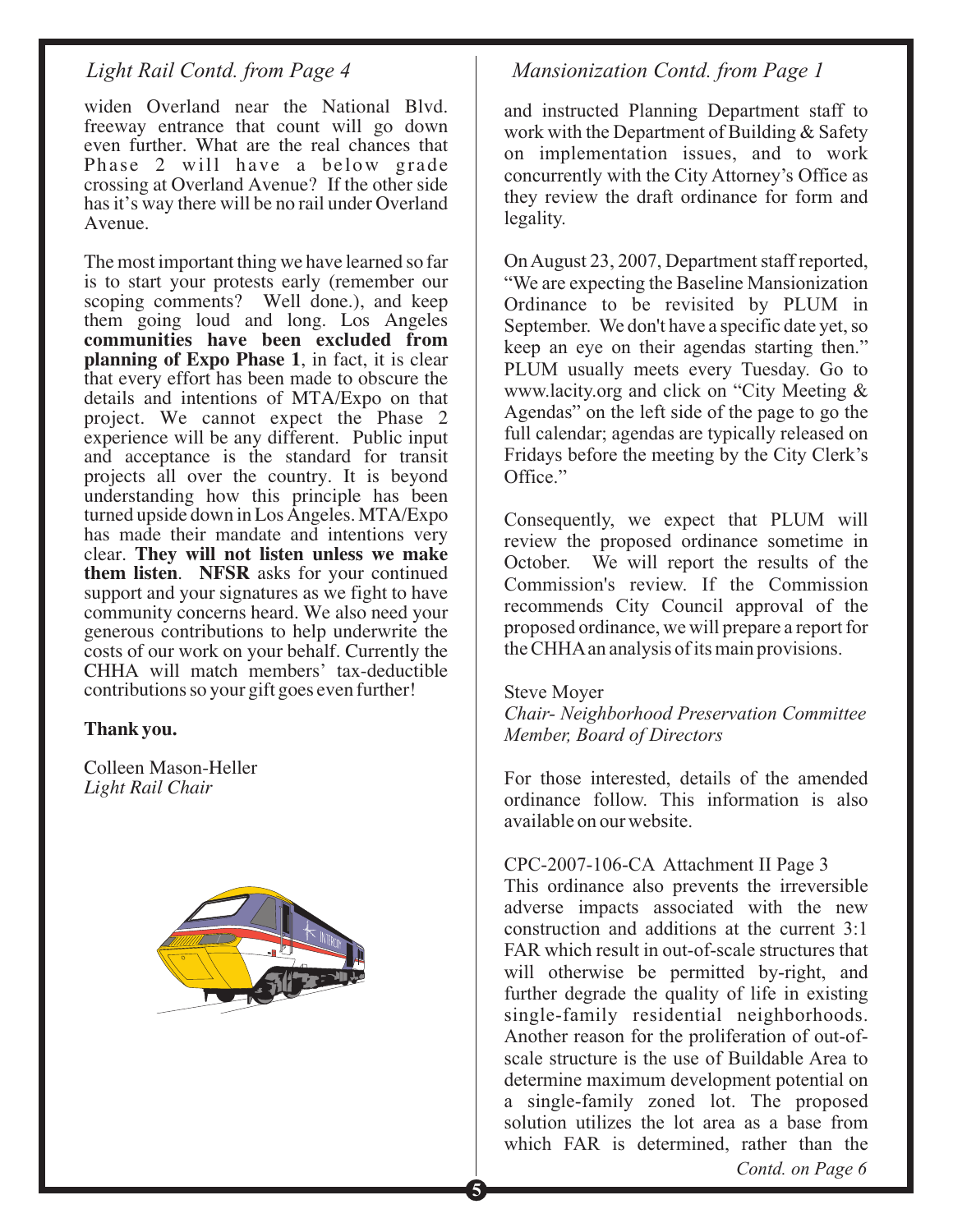## *Mansionization Contd. from Page 5* two-story structures by granting a floor area

Buildable Area currently used in the Municipal Code. By tying development potential directly to lot size and to individual zones, the ratio of house size to lot size is maintained proportionally across different lot sizes within each zone, and the development standards for each of the eight zones are further distinguished.

#### New Floor Area Ratios for Each Single-Family Zone

There are eight distinct single-family zones affected by the proposed ordinance. The proposed solution reflects the differences in the eight zone designations and establishes a base floor area ratio for each zone, based on lot size. As a direct result, two-story structures will automatically have larger setbacks than singlestory structures of the same floor area. Under the current code standards, setbacks do not increase by default as the lot size increases. This has resulted in the construction of twostory homes on large lots with little air space between neighboring structures. To remedy this, the reduced floor area ratio is tied directly to lot size and is in addition to setback requirements in the zone, resulting in larger setbacks on two-story structures. The new base Floor Area Ratios ranging from 0.25:1 on RA lots to 0.5:1 on R1 lots respect the characteristics of these zones and address most of the factors that contribute to Mansionization.

#### Articulation Bonus

The purpose of the Articulation Bonus is to encourage quality design of single family homes. There are two ways of achieving the bonus. The Proportional Stories method allows for slightly larger two-story structures by granting a floor area bonus of 20% of the maximum Single-Family Residential Floor Area as long as the stories other than the Base Floor are not greater than seventy-five percent of the Base Floor. This tool will provide a floor area incentive that encourages articulation by requiring that the second floor be smaller than the first floor, thereby changing the perception of size and scale of a structure. The Facade Modulation Bonus allows for slightly larger

bonus of 20% of the maximum Single-Family Residential Floor Area as long as 25% of the building frontage facing the street is stepped back from the front façade by a minimum of 20% of the total building depth. To ensure that the FAR reduction does not result in inequitable restrictions on substandard R1 lots, the Bonus is raised to 30% in order to allow for reasonablysized homes that are also well-designed on the exterior. Both the Proportional Stories method and the Facade Modulation method are flexible in terms of design, allowing the property owner to determine where this area is to be used.

#### b) Amend Height Limits for Single-Family Zones

Roofs are a defining characteristic of singlefamily homes; articulated roofs add visual interest to a structure and provide transitions between properties. Therefore, the proposed ordinance establishes new standards to differentiate between sloped and flat roofs. The proposed ordinance lowers the allowable height for buildings with flat roofs and maintains the existing height limits for buildings with sloped roofs.

Section 12.21.1 has been amended to allow building heights of up to 33 feet in the R1, RS, and RE9 zones and 36 feet in the RE11, RE15, RA, RE20, and RE40 zones, for buildings that provide a roof slope of at least 25 percent (25%). For buildings with a flat roof, or a slope of less than 25%, the maximum height would be 28 feet in the R1, RS, and RE9 zones and 30 feet in the RE11, RE15, RA, RE20 and RE40. A structure can combine flat and pitched roof sections, however, the allowable heights for each section will vary as described above.

c) Add New Single-Family Residential Floor Area and Base Floor Definitions Single-Family Residential Floor Area The existing Floor Area definition does not differentiate between the various building types and zones, and is applied to all development in the same manner, unless otherwise stated. This means that the floor area of a single-family home is calculated in the same manner as a commercial shopping center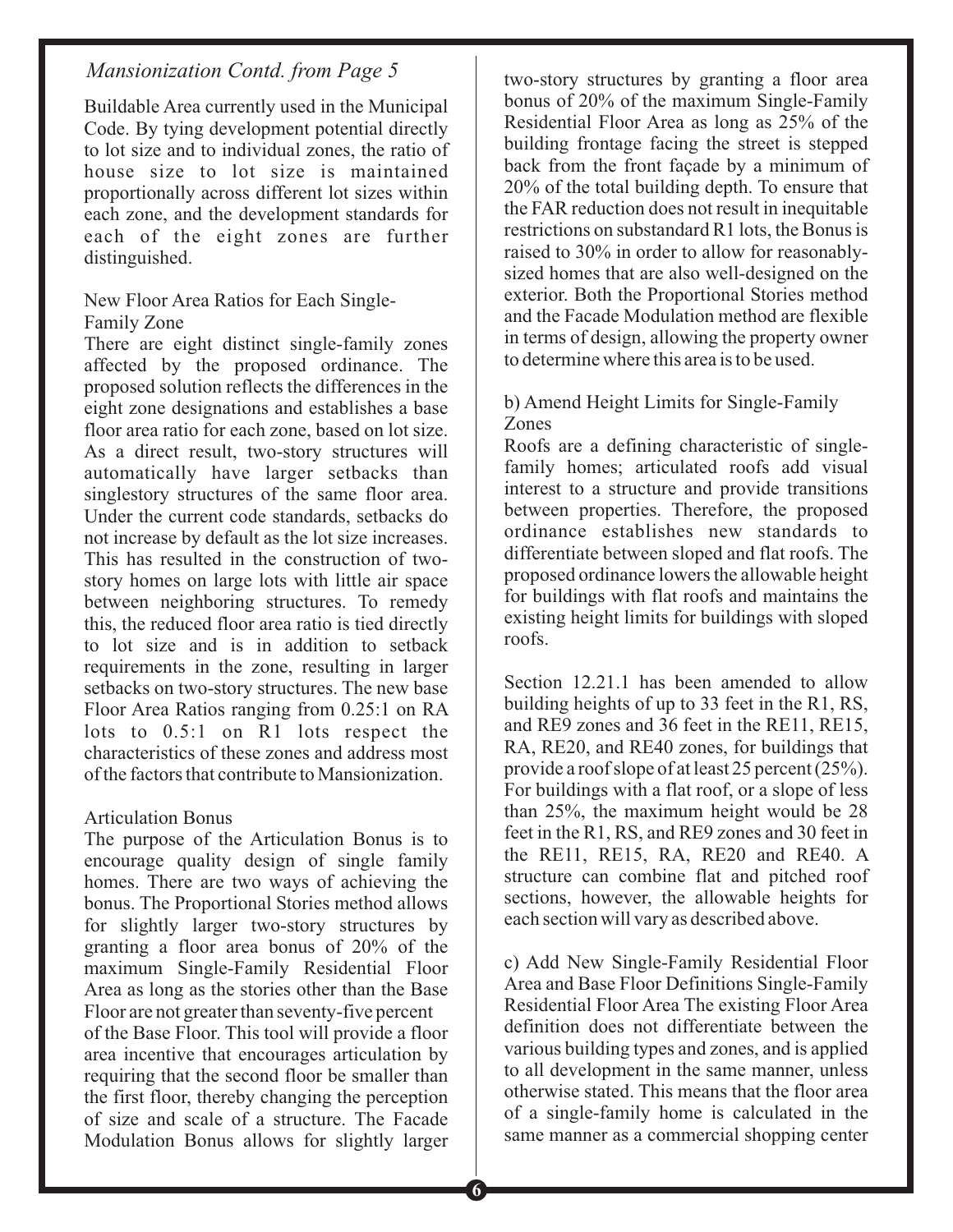#### *Mansionization Contd. from Page 6*

or an industrial park, yet the structures are very different. The existing Floor Area definition also excludes areas such as garage space, atriums, and stairwells that contribute significantly to the mass and scale of residential structures. The new Single-Family Residential Floor Area definition would include such areas that are currently excluded from the maximum development potential for a lot. The existing definition still applies to uses other than singlefamily residential.

### *Traffic Matters Contd. from Page 2*

Hills has gradually been implemented over the last couple years.Afinal burst of construction of designated medians on Motor Avenue and traffic mitigations in the California Country Club and Beverlywood area are due to commence, we are told by our Councilman's office, any week now. Funding for completion of the project was incomplete until recently, when the City found and earmarked funds for completion to supplement a funding shortfall due to the project's increased cost over time. Cheviot will see short medians on Motor Avenue at Dunleer Drive and long center medians in Motor Avenue parallel to Cheviot Hills Park between Monte Mar and Pico. Citymanaged landscaping and a City required irrigation system are being implemented in all existing medians on Manning Avenue and Motor Avenue. (See the accompanying article on the matter of maintaining the median landscaping.) The City Department of Transportation has recently been restripeing Motor Avenue to provide safer room for bicyclists around the famous "bumpouts" on Motor and to provide a wider safety buffer for cars passing those bumpouts.

2. The CHHA along with several other homeowners groups has challenged the City's approval of construction of a very large condominium project in Century City at Constellation Boulevard and Avenue of the Stars. This project will, if completed, put 483

condominium units plus some supporting businesses at 10131 Constellation Boulevard, where a bank and an underutilized restaurant used to be located, yet the City accepted the developer's position that this project, with two 47 story towers and a 12 story loft building (1,300,000 square feet) and over 1208 parking spaces, will generate less traffic than the small bank, underutilized restaurant and open space that previously occupied the site. Amazing but true. Our lawsuit is pending against the City for its acceptance of what we consider a flawed Environmental Impact Statement (EIR) and issuance of permits for construction based on that EIR. With a realistic expectation that the City would approve this project for construction without regard to strong and substantive community objection and objective facts CHHA had with other homeowners associations worked to negotiate a financial settlement with the developer in the form of a financial contribution to the community to be used to support community institutions and deal with Westside traffic and other issues. Due to a dispute with Councilman Jack Weiss over how the funds would be managed and administered, the developer contributed the settlement funds negotiated to a City fund that Councilman Weiss would then supervise with community input from community residents chosen by Councilman Weiss.

3. Supervisor Zev Yaroslavsky over the last 12 months has proposed that, to mitigate traffic congestion on the Westside, the City should study making Olympic one way west and Pico one way east. The CHHA attended several hearings on this matter sponsored and managed by Councilman Weiss and CHHA responded with homeowners concerns in writing to the Councilman and DOT. Though still under study by the City our sense is that the project has many severe practical implementation issues that outweigh whatever marginal benefits to traffic speed might result from a one-way configuration. Not that practically always trumps a political initiative...

4. Fox Studio is building a new parking garage at the southwest corner of its studio lot on Pico Boulevard. Fox had requested, in fact